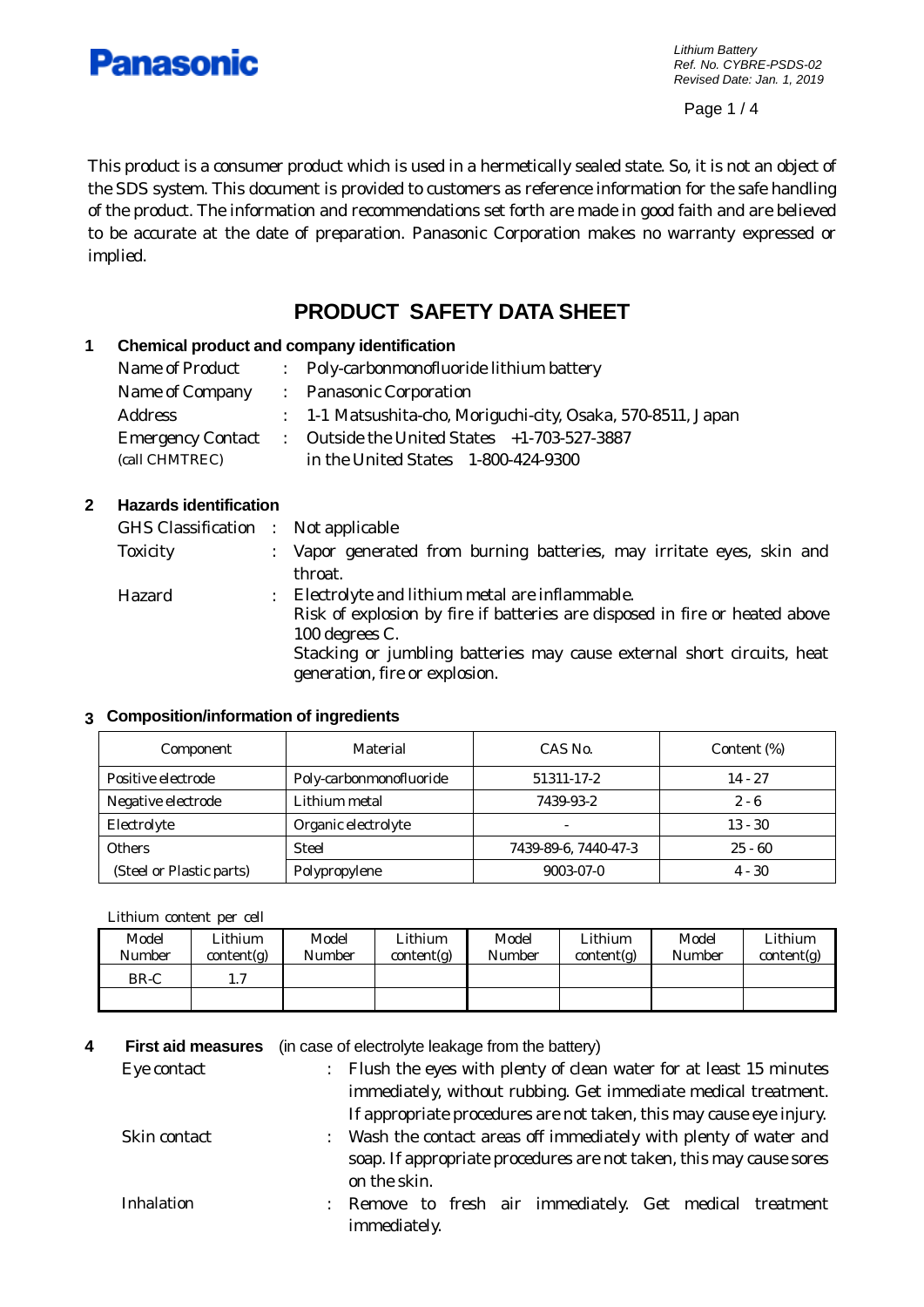

Page 2 / 4

# **5 Firefighting measures**

| Fire extinguishing agent    | : Alcohol-resistant foam and dry sand are effective.                                                                                 |
|-----------------------------|--------------------------------------------------------------------------------------------------------------------------------------|
| <b>Extinguishing method</b> | : Since vapor, generated from burning batteries may make eyes,                                                                       |
|                             | nose and throat irritates, be sure to extinguish the fire on the<br>windward side. Wear the respiratory protection equipment in some |
|                             | cases.                                                                                                                               |

**6 Accidental release measures** (in case of electrolyte leakage from the battery) Take up with absorbent cloth, treat cloth as inflammable. Move the battery away from the fire.

| 7 | Handling and storage |                                                                                                                                                                                                                                                                                                                        |
|---|----------------------|------------------------------------------------------------------------------------------------------------------------------------------------------------------------------------------------------------------------------------------------------------------------------------------------------------------------|
|   | Handling             | <i>i</i> When packing the batteries, do not allow battery terminals to<br>$\ddot{\phantom{a}}$<br>contact each other, or contact with other metals. Be sure to pack<br>batteries by providing partitions in the packaging box, or in a<br>separate plastic bag so that the single batteries are not mixed<br>together. |
|   |                      | <i>i</i> Use strong material for packaging boxes so that they will not be<br>damaged by vibration, impact, dropping and stacking during<br>their transportation.                                                                                                                                                       |
|   |                      | <b>ž</b> Do not short-circuit, recharge, deform, throw into fire or<br>disassemble.                                                                                                                                                                                                                                    |
|   |                      | <i>i</i> Do not mix different type of batteries.                                                                                                                                                                                                                                                                       |
|   |                      | <i>i</i> Do not solder directly onto batteries.                                                                                                                                                                                                                                                                        |
|   |                      | <i>i</i> Insert the battery correctly in electrical equipment.                                                                                                                                                                                                                                                         |
|   | <b>Storage</b>       | Do not let water penetrate into packaging boxes during their<br>$\vdots$<br>storage and transportation.                                                                                                                                                                                                                |
|   |                      | Do not store the battery in places of the high temperature or<br>under direct sunlight.                                                                                                                                                                                                                                |
|   |                      | <i>i</i> Please also avoid the places of high humidity. Be sure not to                                                                                                                                                                                                                                                 |
|   |                      | expose the battery to condensation, rain or frozen condition                                                                                                                                                                                                                                                           |
|   |                      |                                                                                                                                                                                                                                                                                                                        |

## **8. Exposure controls and personal protection**

| Acceptable concentration | : Not specified about Lithium Battery. |
|--------------------------|----------------------------------------|
| Facilities               | Nothing in particular.                 |

Protective Equipment (in case of electrolyte leakage from the battery)

| <b>Respiratory Protection</b> | Self-Contained Breathing Apparatus for organic gases |
|-------------------------------|------------------------------------------------------|
| <b>Hand Protection</b>        | : Safety gloves.                                     |
| Eye Protection                | Safety goggle                                        |

## **9. Physical and chemical properties**

| Appearance      | : Cylindrical shape |
|-----------------|---------------------|
| Nominal Voltage | $\therefore$ 3 V    |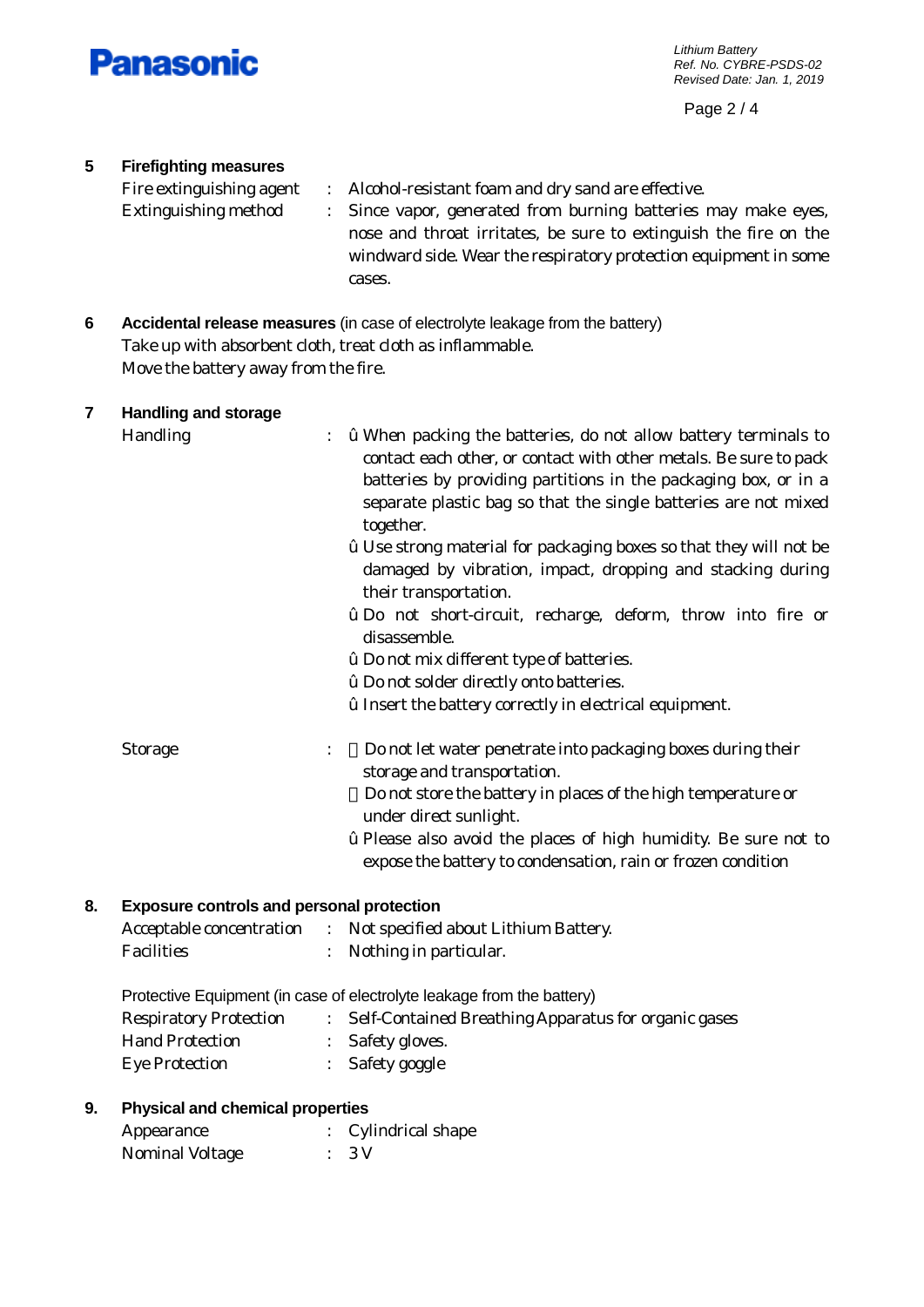

*Lithium Battery Ref. No. CYBRE-PSDS-02 Revised Date: Jan. 1, 2019*

Page 3 / 4

## **10. Stability and reactivity**

Since batteries utilize a chemical reaction they are actually considered a chemical product.

As such, battery performance will deteriorate over time even if stored for a long period of time without being used. In addition, the various usage conditions such as discharge, ambient temperature, etc. are not maintained within the specified ranges the life expectancy of the battery may be shortened or the device in which the battery is used may be damaged by electrolyte leakage.

## **11. Toxicological information** (in case of electrolyte leakage from the battery)

| <b>Acute toxicity</b> | 2000mg/kg (estimated)<br>: Oral $(rat)$ LD50 |
|-----------------------|----------------------------------------------|
| Irritation            | : Irritating to eye and skin.                |
| Mutagenicity          | : Not specified.                             |
| Chronic toxicity      | : Not specified.                             |

## **12. Ecological information**

In case of the worn out battery was disposed in land, the battery case may be corroded, and leak electrolyte. However, there is no environmental impact information. Mercury (Hg), Cadmium (Cd) and Lead (Pb) are not used in cell.

#### **13. Disposal considerations**

When the battery is worn out, dispose of it under the ordinance of each local government.

## **14. Transport information**

During the transportation of a large amount of batteries by ship, trailer or railway, do not leave them in the places of high temperatures and do not allow them to be exposed to condensation.

During the transportation do not allow packages to be dropped or damaged.

| Proper shipping name | : Lithium metal batteries                                                                                                                         |
|----------------------|---------------------------------------------------------------------------------------------------------------------------------------------------|
| UN Number, UN Class  | : UN3090, Class9 (If packed with/in equipment; UN3091)                                                                                            |
|                      | The batteries are classified as lithium metal batteries (UN3090)<br>or UN3091) and:                                                               |
|                      | 1. each battery is of the type proven to meet the requirements of<br>each test in the UN Manual of Tests and Criteria, Part,<br>sub-section 38.3. |
|                      | 2. each battery is manufactured in ISO9001 certified factory.                                                                                     |

Please refer to the following reference information about concrete ways of transportation. Actual content of packaging label and shipping documents varies by shipping companies. Make sure to confirm in advance with your shipping company.